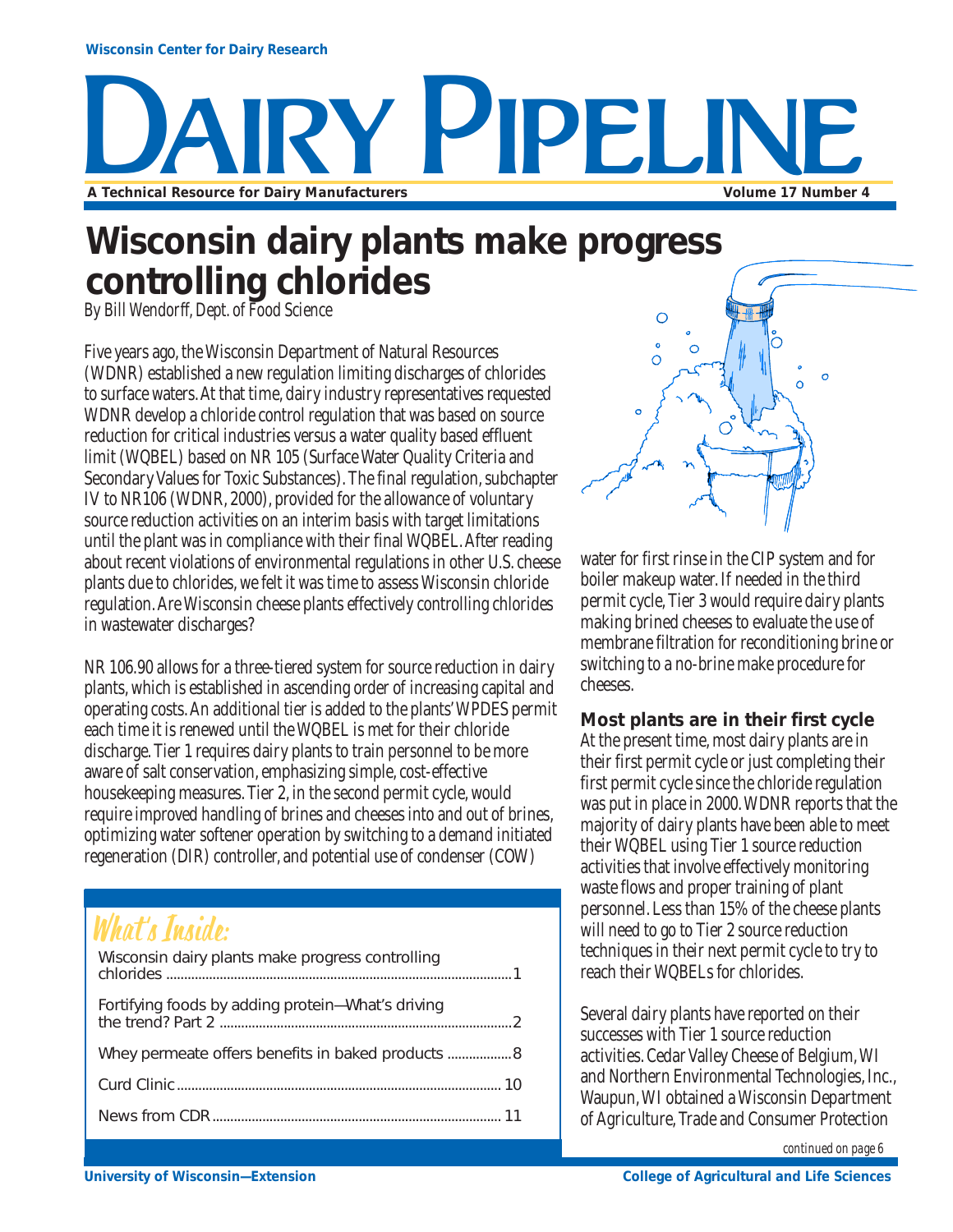### **Fortifying foods by adding protein—What's driving the trend?**

#### **Part 2, Proteins in food systems**

*By Galina Lubchesky, Valerie Kurka, Scott Rankin, and Karen Paulus*

Growing acceptance of protein ingredients by consumers, regulatory agencies, and processors, as well as technological advances, have substantially expanded the use of both soy and whey protein products. When food product developers target improving sensory, visual, rheological, hydration, textural or surfactant property of the food product, it is likely that they can find a protein ingredient capable of delivering that specific functionality.

Protein ingredients are successfully used in a variety of low-fat formulations and are instrumental when formulating lowcarbohydrate products. In addition, protein ingredients replace many food additives, producing products with improved consumer acceptance due to an improved and healthier ingredient statement.

However, selecting the correct protein ingredient is critical for achieving maximum benefit in the finished food product. The selection process is easier if a food developer works closely with a vendor. Clear goals and priorities can help to make the choice. For example, when the health claim of soy protein is the target, it is more economical to use a protein ingredient with minimum functionality. More functional properties only increase cost of an ingredient, and they can even have a negative effect on the finished product. One option might be to use a specifically modified protein ingredient for the targeted functionality.

Introducing a protein ingredient into existing formulations can pose a challenge. It is likely that some formula and processing adjustments may be necessary. For instance, replacing a substantial amount of fat may require increasing the use of seasonings since fat and protein carry flavor differently. It is also important to consider future processing of a product. Heat stability of a protein ingredient may be an issue because of the possibility of denaturing protein ingredients at high concentrations under heat treatment. Partial

hydrolysis enhances both heat stability and digestibility, but extensive hydrolysis may cause some bitterness as well as spontaneous gel formation. Even though fortification with protein ingredients usually improves a product label, don't overlook allergy issues. For instance, when incorporating a whey protein ingredient in a non-dairy product, don't forget to declare the presence of a dairy ingredient.

Over the years soy and whey proteins have found niches far beyond their initial applications as meat extenders, milk protein replacement in infant formula and nutritional bars. Technological advances have solved the problem of off-flavors in soy proteins and the tendency of whey protein to harden over time in nutritional bars. Currently, soy and whey ingredients are used in most food product categories.

#### **Processed meats**

Nutritional enhancement, improved functionality, and costeffectiveness are three major factors driving the increasing use of protein ingredients in processed meats. Technical advances have produced a wide range of protein ingredients available for partial replacement or supplementation of meat constituents.

In emulsified meat products, whey and soy proteins offer excellent water binding and fat emulsification properties critical to product success. In both coarse and fine emulsions like frankfurters, bologna, patties, loaves and sausages, protein ingredients help prevent moisture loss, significantly increase yield, and improve firmness and texture. Water binding also improves the sliceability of processed meat products. In addition, whey and soy protein ingredients form stable emulsions preventing oiling-off and "fatcaps" by reducing fat globule mobility and minimizing coalescence. The high solubility of whey and soy protein ingredients provides a smooth texture at most use levels and creamy textures at higher levels.

In ground meat products such as meatballs, meat patties, Salisbury steaks, meat sauces, and chili, texture-contributing properties are most important. Textured proteins, manufactured by an extrusion process,

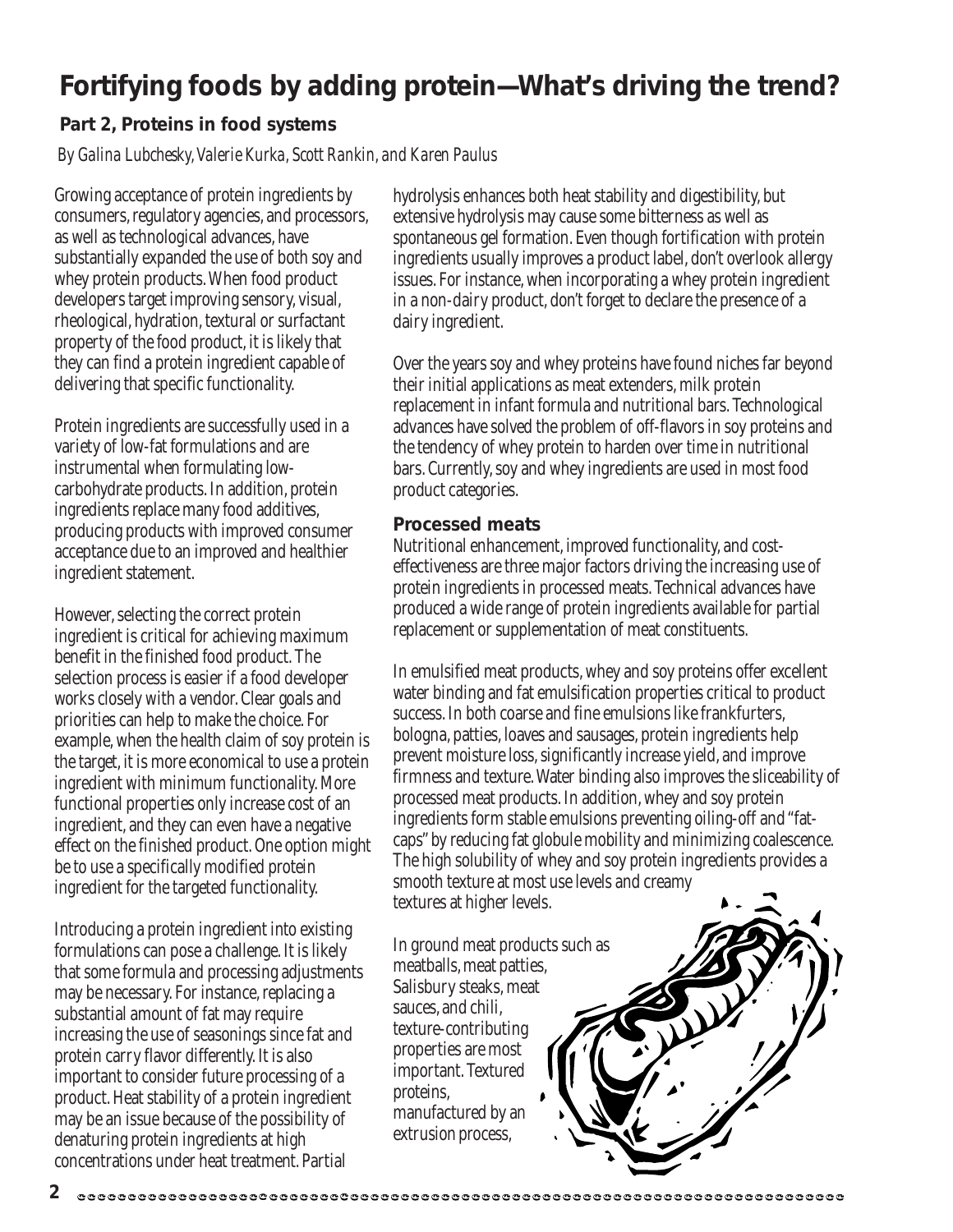provide optimum structure during cooking and improve cook yields. The fibrous matrix mimics the look and texture of meat. Until recently, textured soy protein was the most common meat extender and analog. Over the past few years, the meat industry has also turned to textured whey protein as a meat extender.

Processed poultry products are the fastest growing segment of the poultry market. Both soy and whey proteins are very important ingredients for formulating processed poultry products such as nuggets, patties, and poultry rolls and comminuted chicken loaves. The exceptional functionality of protein ingredients produces high quality products with improved succulence, palatability, binding and texture characteristics.

In addition, soy and whey proteins are used in battered and/or breaded products such as bone-in breaded chicken and boneless breaded poultry products (strips, tenders, nuggets, and patties). In any breaded application, protein ingredients improve yield, and enhance the texture and moisture retention through freezing/thawing and reheating. In fast food and foodservice operations, breaded products with added protein ingredients retain their palatability, texture and juiciness longer under heating lamps, minimizing the amount of discarded product.

#### **Proteins improve bakery products**

Protein ingredients are important components in virtually every category of the baking industry. Fortifying baked goods with soy and/or whey protein greatly enhances the nutritional value of cereal-based products. An incomplete essential amino acid profile in cereal-based proteins can cause serious malnutrition problems for vegetarians and people in developing countries who lack high-quality protein. Soy and whey proteins complement cereal proteins, producing food with the optimum balance of essential amino acids and improved nutritional quality. These proteins also provide exceptional functional and economical benefits to the baking industry.

Most commonly, soy protein ingredients are used in combination with whey protein ingredients in baked products. Defatted soy flour, used as a partial milk (non fat dry milk) replacer, is the most economical and traditional soy ingredient in baked applications. Due to its high water-binding abilities, defatted soy flour enhances dough's moisture retention, improving its machinability and decreasing the rate of staling after baking. In addition, defatted soy flour improves toasting properties, crust color, texture and crumb characteristics in bread and rolls. However, the formation of unfavorable flavor limits the use of defatted soy flour in breads and rolls. The flavor improves with heat treatment.

Many whey and soy protein concentrates and isolates are available to developers of baked products. Carefully selecting the



right ingredients and properly adjusting the processing are critical steps when seeking the maximum benefits of protein ingredients to develop a value-added product. Factors that affect the protein functionality in bakery formulations include protein concentration, degree of denaturation, mineral and lipid content, amount of heat treatment received during manufacturing, ionic environment and pH.

Supplementing with soy and whey protein ingredients provides the following benefits to bread formulations: enhanced crumb structure, improved bread flavor, extended shelf-life via decrease in rate of staling, and improved toasting qualities. Whey protein products also enhance crust browning through the Maillard browning reaction. Typically, in bread formulations, soy and/ or whey protein ingredients are used at levels ranging from 1% to 5%. Food formulators may need to adjust some processing parameters to obtain maximum benefits. For example, lower baking times and temperatures prevent developing of excessively dark crust color if whey products are used. (Burrington, 1999). Also, water requirements may require adjustment depending on the protein concentration and level of denaturation because these factors affect water-binding abilities of the product.

In cakes, cake mixes, cookies, crackers, biscuits, pancakes, and sweet pastry applications, highly functional properties of soy and whey protein ingredients are used to produce smoother, more pliable and more uniform dough as well as finished baked products with improved grain, texture, crust color, symmetry and extended shelf life. In addition, total or partial substitution of more expensive ingredients leads to economical and nutritional benefits. Both soy and whey protein ingredients can be used to replace Non Fat Dry Milk and fat. Adding 2% whey protein *continued on page 4*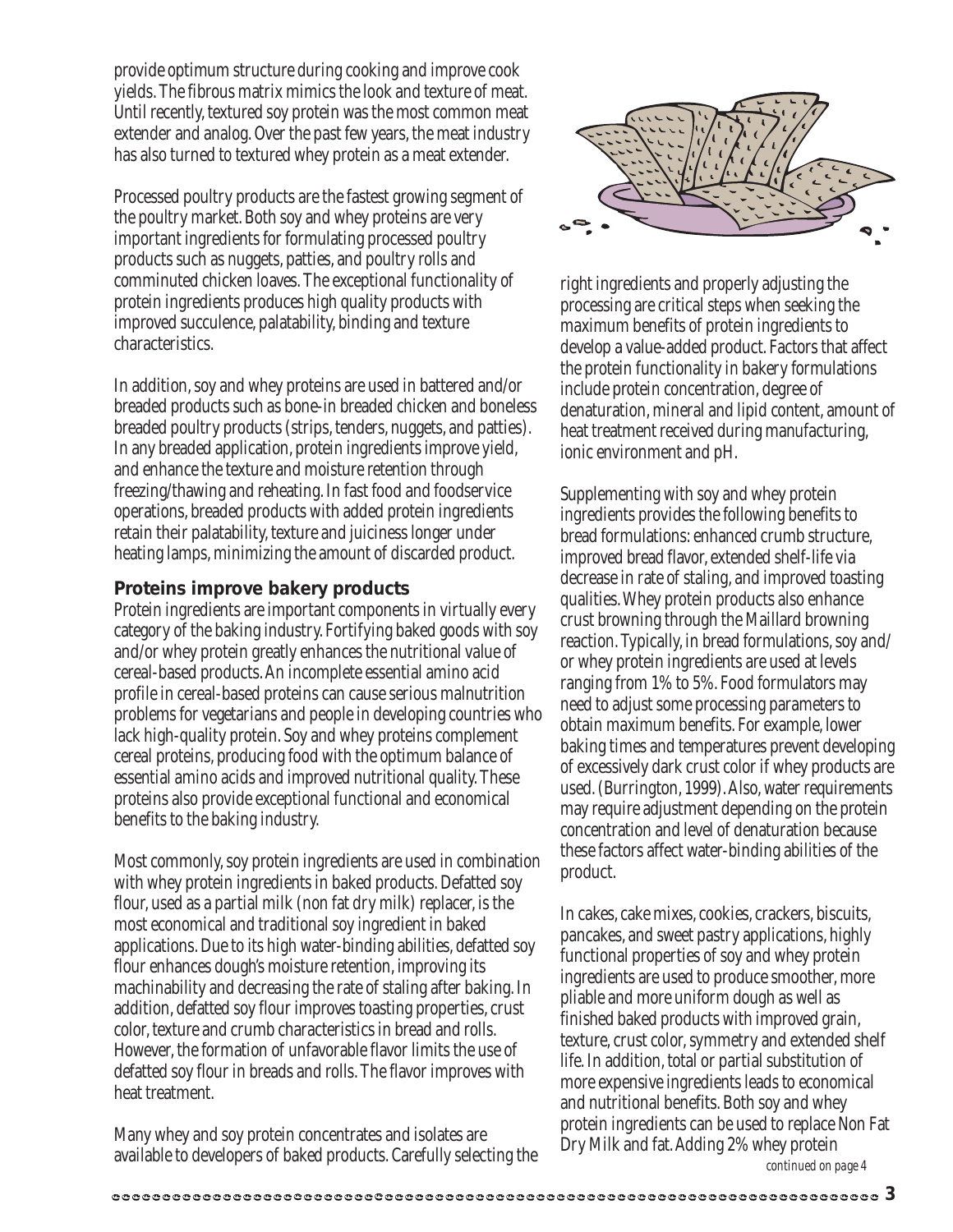concentrate (80% protein concentration) to low fat pound cake, results in higher volume, improved moistness, flavor and softness compared to a full fat control and a low fat control with no WPC added (Burrington, 1999).

#### **Economical Aspects**

 The interest in low-carb diets is not the only reason behind the growth in the protein ingredient market—which exceeds \$3 billion in the US and \$10 billion globally (Starling, 2004). More interest in a healthy diet coupled with public awareness of the health benefits of some protein ingredients, more vegetarians, and a wariness of meat products are other factors contributing to the rising popularity of protein ingredients. However, the prevailing reason for protein fortification still remains the ability of protein ingredients to impart non-nutritional characteristics to food products. Fortifying with protein ingredients improves any functional characteristic of food product leading to an increase in consumer acceptance and/or shelf-life extension and, therefore, increased sales. Another economical benefit is cost savings. Cost savings can be achieved by replacing a more expensive additive with a specific protein ingredient that has corresponding functional attribute. For example, incorporating 30% soy protein, based on meat weight, into lean ground beef or chicken can decrease the cost per pound of a processed meat product by 25 percent. In addition, fortifying with protein ingredients allows the use of lower value ingredients, such as less expensive chicken or beef meat, without compromising the quality of the final product. The most significant economical advantage of fortification with protein ingredients comes from their exceptional water-binding ability. Increasing the water holding capacity of a food product also raises yields, prevents moisture loss and enhances product juiciness while improving texture.

Currently, both soy and whey proteins dominate the protein ingredients market. However, new protein ingredients, such as pulse, rice, potato, canola, and colostrum are being introduced.

#### **Conclusion**

Knowledgeable consumers, scientific evidence and public awareness of the health benefits of protein ingredients and the popularity of low-carb, highprotein diets affect the growing use of protein ingredients. Exceptional functionality of protein

ingredients enhances sensory, visual, hydration, surfactant and rheological properties of food products in all food categories. In addition, fortifying with protein ingredients offers substantial economic benefits through cost savings.

#### **References**

Antila P., Paakkari I. et al. 1991. Opioid peptides derived from in-vitro proteolysis of bovine whey proteins. International Dairy J. 1:215-229.

Bryant, C. M. and McClements D. J. 1998. Molecular Basis of Protein Functionality with Special Consideration of Cold-Set Gels Derived from Heat-Denatured Whey. Trends in Food Science and Technology. V9(4):143-151.

Burrington, K. 1999. Whey products in baked goods. U.S. Dairy Export Council. Pp. 1-8.

Cayot and Lorient. 1997. Structure-Functional Relationships of Whey Proteins. In Marcel Dekker, Eds Srinivasan Damodaran and Alain Paraf "Food proteins and their applications", 1997, pp 226-256.

Cheftal, J, Cuq, J and Lorient. 1985. Amino Acids, Peptides, and Proteins. In: Fennema, Owen, Editor. 1985. Food Chemistry. Second edition. New York, Basel: Marcel Dekker, Inc. p274, 291, 292, 282.

Damodaran S. 1997. Food Proteins: An Overview. In: Damodaran S, Paraf A, editors.*Food Proteins and Their Applications.* New York, Basel, Hong Kong: Marcel Dekker, Inc. p11, 13.

De Wit, J.N. 1998. Nutritional and Functional Characteristics of Whey Proteins in Food Products. J. Dairy Sci. 81:597-608.

Department of Health and Human Services, Food and Drug Administration, Food Labeling: Health claims; soy protein and coronary heart disease. Federal Register 1999; 64:57700-57733

Desroches S, Mauger JF, Ausman LM, Lichtenstein AH, and Lamarche B. 2004. Soy protein favorably affects LDL size independently of isoflavones in hypercholesterolemic men and women. J. Nutr. 134.:574- 579.

Dickinson, E. 1994. J. Food Eng., 22:59-74.

Enders, J.G. 2001. Soy Protein Products. Characteristics, Nutritional Aspects, and Utilization. AOCS press. Champaign, Illinois

Erbersdobler H.F, Gross, A., Klusmann U., Schlecht K. 19??. Absorption and Metabolism of Heated Protein-Carbohydrate Mixtures in Humans. In: Friedman, Mendal. Absorption and Utilization of Amino Acids. Vol III. Boca Raton, FL: CRC Press, Inc. p92-101.

Federal Register, Vol. 65, No. 47, (March 9, 2000). USDA, Food and Nutrition Service, 7 CFR Parts 210, 215, 220, 225 and 226, RIN 0584- AC82. Modification of the "Vegetable Protein Products" Requirements for the National School Lunch Program, School Breakfast Program, Summer Food Service Program and Child and Adult Care Food Program

FMI/Prevention. 2001 Shopping for health 2001: Reaching out to the whole health consumer .Food Mktg. Inst./Prevention Magazine, Washington, D.C. mcampbell@fmi.org.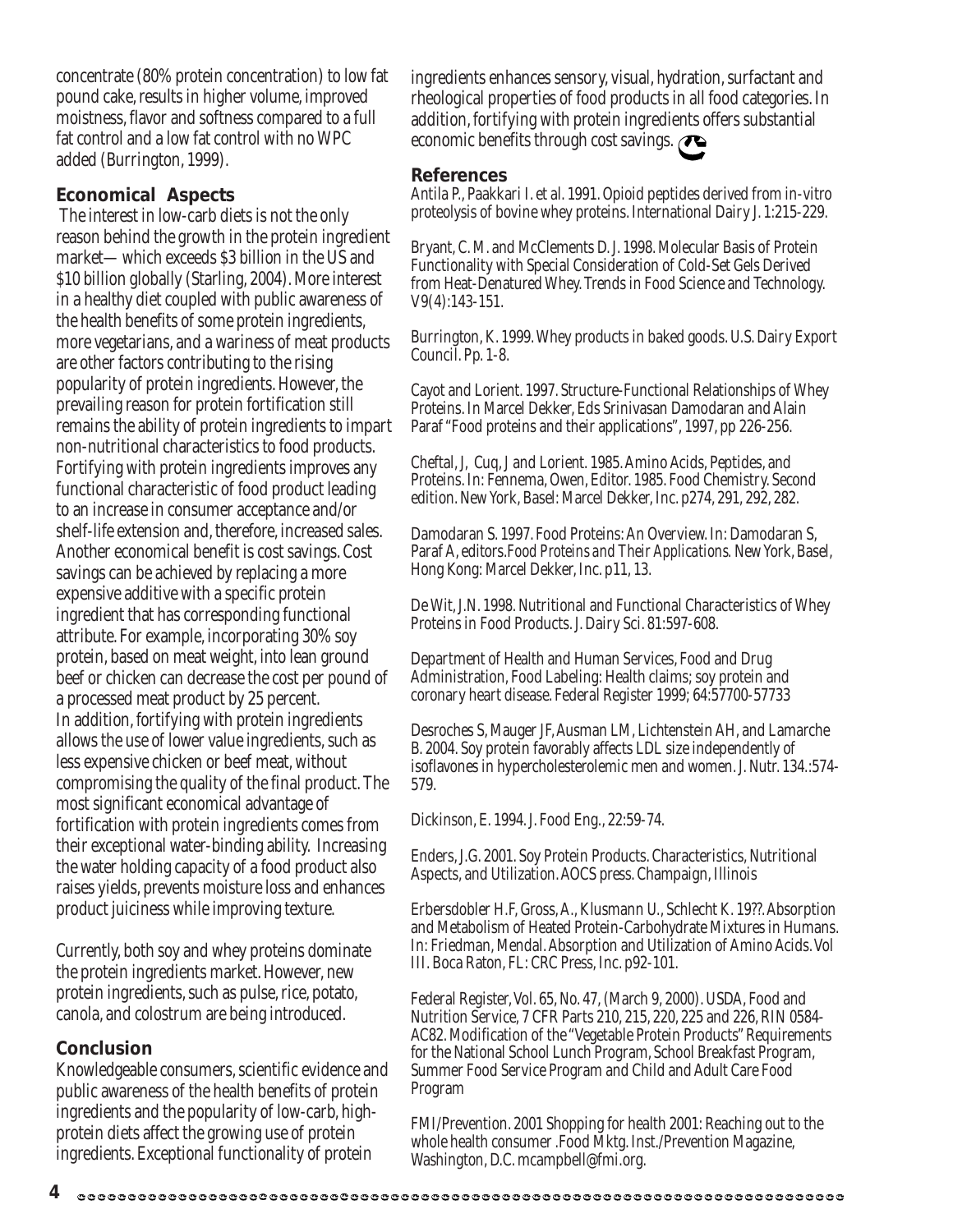Gallup.2001. Wheat Foods Council's Consumer Nutrition Survey. Englewood, Colo. L.sachau@wheatfoods.org

German, J.B., C.J. Dillard, and R.L. Walzem. *U.S. Whey Products and Dairy Ingredients for Health: A Review.* May 2000. U.S. Dairy Export Council. In press, 2001.

Guo J., Li X., et al. 2004. Dietary soy isoflavones and estrone protect ovariectomized and wild-type mice from carcinogen-induced colon cancer. J. Nutr. 134:179-182.

Ha, E., Zemel, M.B. 2003. Functional properties of whey, whey components, and essential amino acids: mechanisms underlying health benefits for active people (review). Journal of nutritional biochemistry. J. nutr. biochem. v.14 (5), p. 251-258

Hall WL, et al., 2003. Casein and whey exert different effects on plasma amino acid profiles, gastrointestinal hormone secretion and appetite. Brit. J. Nutr. 89:239-248.

Hettiarachchy, N. S. and Kalapathy, U. 1998. Functional Properties of Soy Proteins. In Marcel Dekker, Eds Srinivasan Damodaran and Alain Paraf "Food proteins and their applications", 1997, pp 80-95

Horton, B.S. 1995. "Commercial utilization of minor milk components in the health and food industries." J. Dairy Science, 78:2584-2589.

Huth, P., Miller, G., Brown, P. 2003. Milk – a key to new products; unlocking the physiological benefits of milk proteins. Ingredient Technology. Dairy Foods.

Lampart-Szczapa, Eleonora Legume and Oilseed Proteins. In: Sikorski, Zdzislaw, editor. Chemical and Functional Properties of Food Proteins Lancaster, Basel: Technomic Publishing Co., Inc. p407, 408

McIntosh, G.H., et. al., 1995. Journal of Nutrition.

Messina, M. and Hughes, C. 2003. Efficacy of soyfoods and soybean isoflavone supplements for alleviating menopausal symptoms is positively related to initial hot flush frequency. J. Medicinal Food  $6(1):1-11.$ 

Messina, M., and Messina, V. (1991) J. Am, Diet. Assoc. 91, 836.

Mintel. Global New Product Database (GNPD). Report on low carb foods. 2004. Chicago. IL.

Morr, C.V. 1990. Current Status of Soy Protein Functionality in Food Systems. JAOCS V67 (5): 265-271.

MSI. 2001a The 2001 Gallup study of nutrient knowledge and consumption. Multisponsor Surveys, Prinston, N.J. multisponsor@snip.net.

Nakai, S. J. Agric. Food Chem. 1983, 31:672-678.

Schaafsma, G., and J.M. Steijns. In: *Essentials of Functional Foods.*, M.K. Schmidl, and T.P. Labuza (Eds). Gaithersburg, MD: Aspen Publ. Inc., 2000. In: National Dairy Council 2002.

Sikorski, Zdzislaw, editor. 2001. Chemical and Functional Properties of Food Proteins. Lancaster, Basel: Technomic Publishing Co., Inc. p 36, 116, 120-121

Soy in white bread. Soy protein products bulletin. Cargill Foods (2), 1997.

Soyatech/SPINS. 2004. Soyfoods: The U.S. market 2004. Soyatech, Inc. and SPINS, Inc. Bar Harbor, Maine.

Starling S. 2004. Protein ingredients power up in lowcarb era. Functional Foods & Nutraceuticals Mag. pp.1-3. www.ffnmag.com

Lasztity, R. 1996. The Chemistry of Cereal Proteins. Second edition. New York: CRC Press. p 4, 151, 173-175, 304, 169-170.

Nakai, S., Modler, HW, editors. 2000. *Food Proteins: Processing Applications.* New York, Wiley-vch. p 187- 189, 44-45

Utsumi et al. Structure-Function Relationships of Soy Proteins. In: Marcel Dekker, Eds Srinivasan Damodaran and Alain Paraf "Food proteins and their applications", 1997, pp 80-95

Utsumi, S. and Kito, M. 1991. Improvement of food protein functions by chemical, physical, and biological modifications. Comments Agric. Food Chem. 2:261.

Yamamoto, S., Sobue, T., Kobayashi, M., Sasaki, S., and Tsugane, S. 2003. Soy, isoflavones, and breast cancer risk in Japan. J Natl. Cancer Inst. 95:906-913.

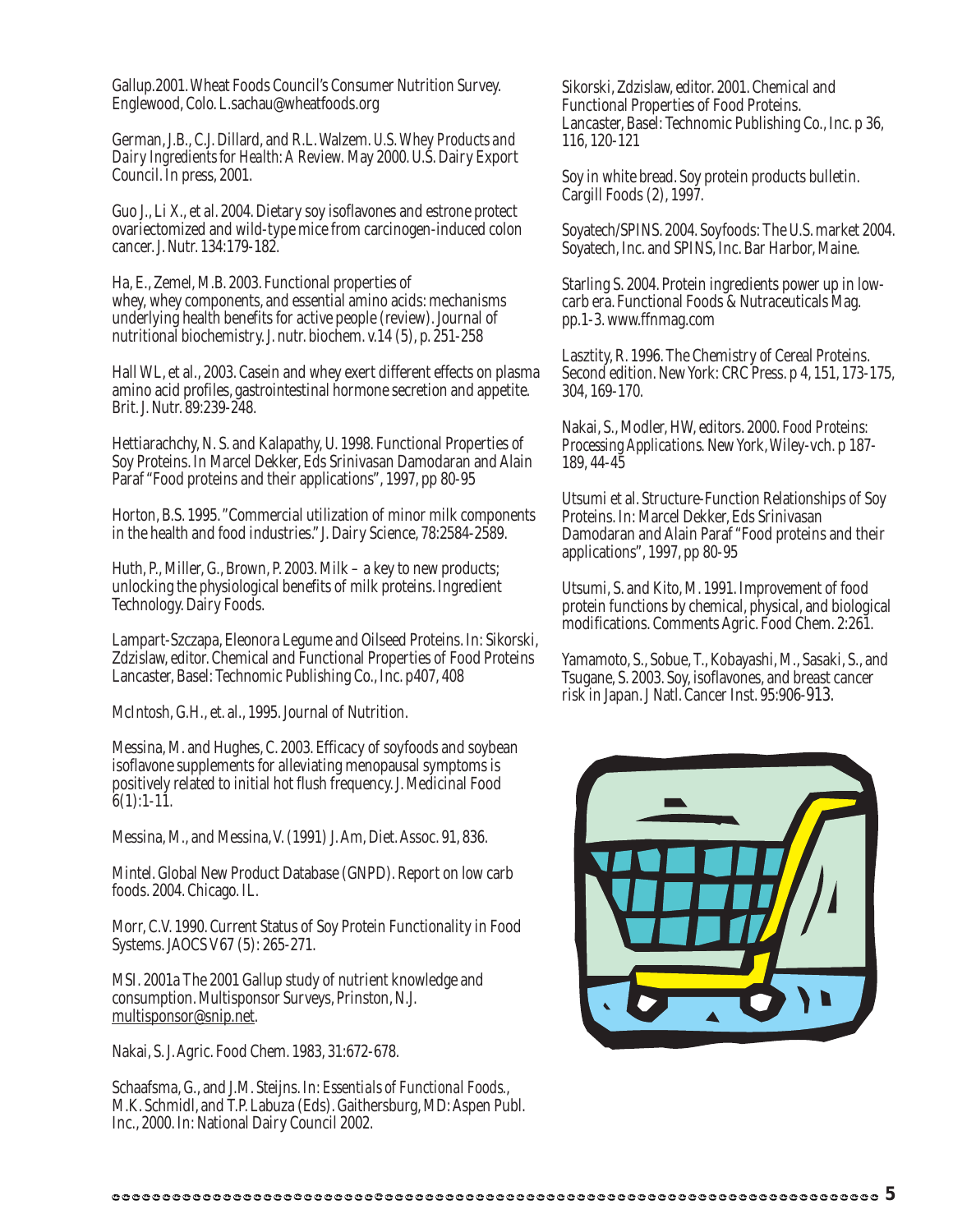#### *continued from page 1*

(WDATCP) Agricultural Development and Diversification (ADD) grant to evaluate reducing wastewater management costs at an Italian cheese manufacturing plant (McCone and Buser, 2004). The study found that approximately three-fourths of the salty wastewater from the plant was generated by diffuse sources, sources not attributable to a particular piece of equipment. Equipment cleanup and leakage and spillage associated with the production process, particularly the brining operation, were felt to be important sources of wastewater contributing to the salty wastewater flow. The ADD grant study concluded with the following recommendations to reduce the costs of dealing with salty wastewater:

♦ Establish standard operating procedures (SOPs) that define activities that should and should not occur during production and packaging operations.

- ♦ Review and revise cleaning processes.
- ♦ Never use water to flush solid material into floor drains.
- ♦ Use non-softened and non-heated water whenever possible (e.g., for rinsing floors).
- ♦ Initiate a training program to educate employees about the importance of the new and/or revised procedures needed to reduce chloride emissions.
- ♦ Divert cheese molding drip pan drainage to the non-salty process water waste stream.
- ♦ Install a volume-demand regeneration sequencer to control water softener zeolite regeneration.

♦ Store and dispose of water softener regeneration brine separately as a discrete waste stream.

♦ Examine alternate methods to decrease the volume of brine curing solution.

Several other cheese plants manufacturing brined cheeses have also completed waste reduction studies for their plants. They found that the most significant sources of chloride emissions came from salt spills in the finish vat, brine tank and packaging areas. Additional recommendations that came from those studies include:

- ♦ Installation of automatic brine flow and brine tank level control systems to maintain proper tank levels and prevent overfilling.
- ♦ Ιnstallation of automatic molding equipment

to eliminate manual handling of curd.

- ♦ Installation of drip pans under conveying systems to recycle salt drippings back to the brine system.
- ♦ Floor drains in the brine room should be piped separately from the rest of the process wastewater system.

For those cheese plants unable to meet their WQBEL for chloride in their first permit cycle, NR 106.90(3)(c) requires the following Tier 2 source reduction activities in the second permit cycle:

♦ Improve the handling of salt brines and the handling of cheese into and out of brine systems. Consider capital improvements such as automating the brine system, properly designed drip pans and splash guards.

♦ Optimize softener operation to ensure the appropriate regeneration interval and salt dosages are used.

♦ If the softener regeneration is manual or timer-initiated, evaluate the feasibility of switching to a DIR controller.

In developing the chloride regulation in NR 106 in 2000 (WDNR, 2000), WDNR stated that end-of-pipe treatment of chloride in wastewater was impractical. Appropriate chloride source reduction activities were preferable environmentally to end-ofpipe effluent treatment in most cases. WDNR worked with industry representatives to develop appropriate source reduction activities for critical industries (Wendorff, 1998).

Based on the results represented in WPDES permit reports thus far, it appears that the source reduction activities proposed for Wisconsin dairies in NR 106.90 were appropriate and effectively reduced chloride emissions in dairy plant wastewater. Most plants have also found that with source reduction activities for chlorides, they have also been able to reduce their biological oxygen demand (BOD) and phosphorus levels in wastewater. Wastewater treatment costs for dairy plants have saved money not only by reducing the volume of salty process wastewater that needed to be treated but also by reducing the biological load in wastewater and improving the efficiency of operations and the recovery of product from production processes.

(Additional information on chloride reduction from cheese plants is available from the November 18, 1996 UW Dairy Alert! available on the CDR website at: www.cdr.wisc.edu)

#### **References**

McCone, Ryan L., and Dale J. Buser. 2004. Reducing wastewater management costs an Italian cheese manufacturing plant. Report to Wis. Dept. of Agric., Trade and Consumer Protection, Agricultural Development and Diversification Program, August 11, 2004. Prepared by Northern Environmental Technologies, Inc., Waupun, WI., Project Number CVC 08-2400-0636. (Available at: www.northernenvironmental.com/add).

**<sup>6</sup>**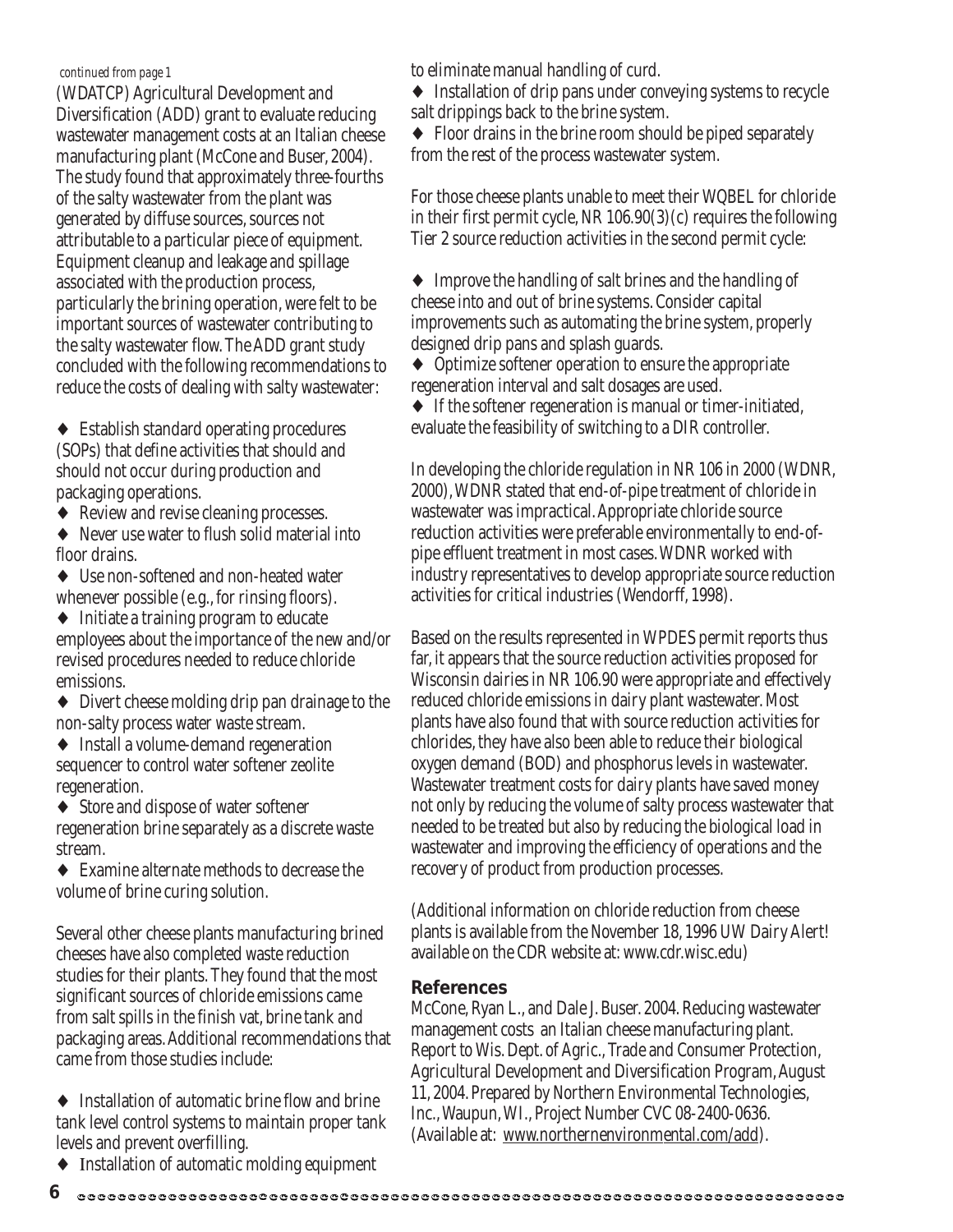Wendorff, Bill. 1996. Good salt management in cheese plants. UW Dairy Alert!, November 18, 1996, Dept. of Food Science, Univ. of Wisconsin-Madison. (Available at: www.cdr.wisc.edu).

Wendorff, Bill. 1998. Final draft of chloride rule sent to DNR board. UW Dairy Pipeline, Vol. 10, No. 3, pp. 4-5. Wisconsin Center for Dairy Research, Madison, WI. (Available at: www.cdr.wisc.edu).

Wisconsin Department of Natural Resources (WDNR). 2000. Procedures for calculating water quality based effluent limitations for toxic and organoleptic substances discharged to surface wasters. Register, January 2000, N. 529.



### **CDR launches a new short course**

CDR is offering a unique opportunity to people who want to learn about the art and science of cheesemaking. We are developing a new short course featuring lectures about cheesemaking, cheese handling, packaging, economics, and the basics of cheese grading and evaluation. Participants will gain first hand experience when they make cheese in the Babcock Hall pilot plant.

"The Cheese Handling Short Course" is a class for culinary professionals, end users of cheese, brokers, distributors, retailers, and marketers." The four-day class is scheduled for May 1 to May 4, 2006. Enroll by April 10<sup>th</sup>. For more information, contact Dean Summer (608) 265-6469.

*Whey Permeate, continued from page 9*

Below is a summary on the categories where permeate use has been most successful, suggested use levels and possible  $\boldsymbol{\pi}$ limitations:

| <b>Baked Item</b>         | <b>Suggested Use</b><br><b>Levels</b> | <b>Permeate Functionality</b>                                      | <b>Other Comments</b>                                                                              |
|---------------------------|---------------------------------------|--------------------------------------------------------------------|----------------------------------------------------------------------------------------------------|
| Cookies                   | 5 to 8%                               | Promotes browning,<br>contributes sweetness,<br>and crispy texture | May need to adjust time/<br>temperature for baking if<br>browning is excessive.<br>May spread more |
| Low Fat Pie Crust         | $4$ to $6\%$                          | Promotes browning<br>and flakiness                                 | May need to adjust time/<br>temperature                                                            |
| <b>Muffins</b>            | 4 to 6%                               | Promotes surface browning<br>and tender crumb structure            |                                                                                                    |
| <b>Scones or Biscuits</b> | 5 to 8%                               | Promotes surface browning and<br>tender crumb structure            | May be a slightly softer<br>dough with more spread                                                 |
| <b>Pound Cake</b>         | 3 to 5%                               | Promotes surface browning,<br>reduce salt level                    | May need to adjust time/<br>temperature. Cake volume<br>may be lower                               |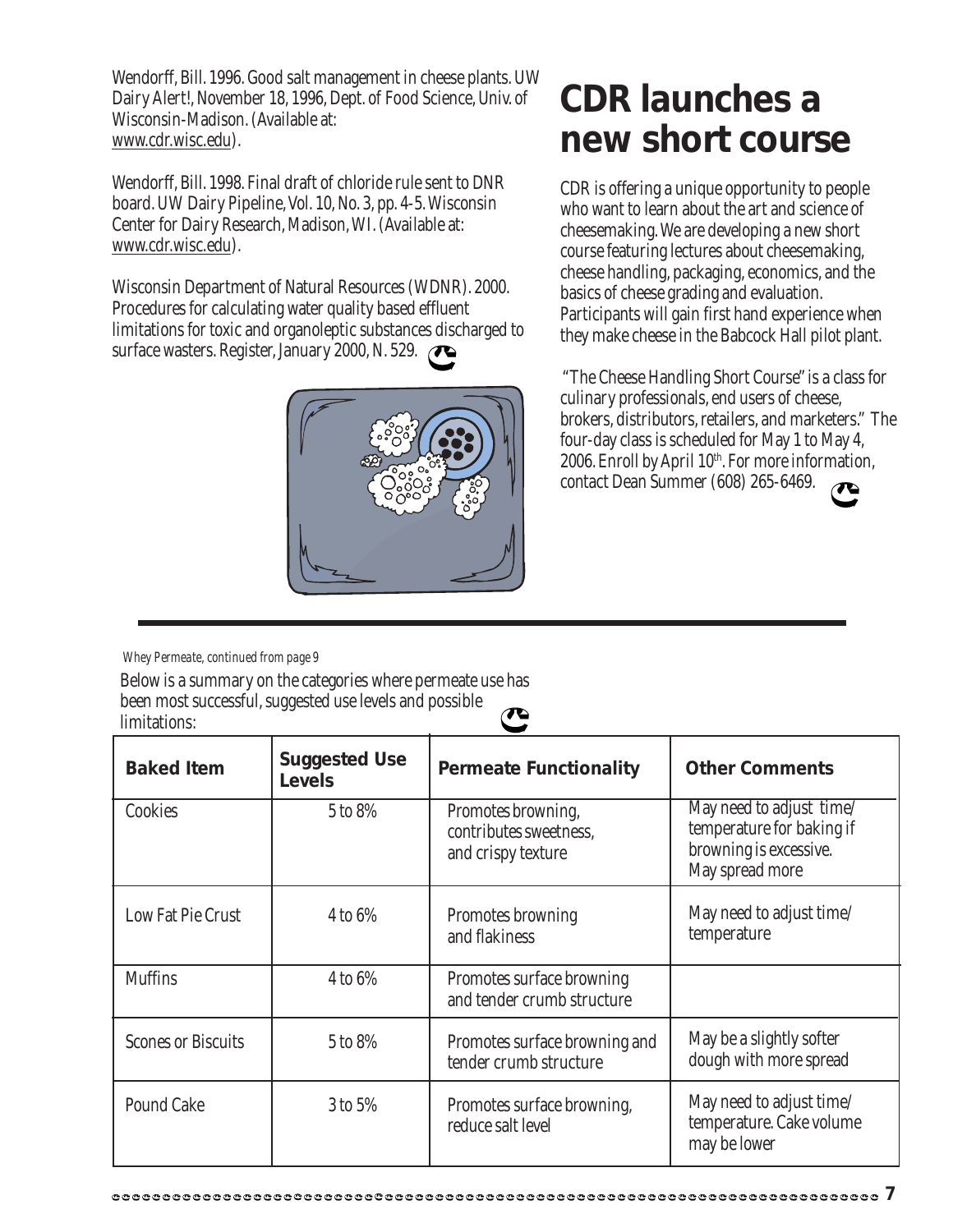#### **Whey permeate offers benefits in baked products Research Update**

*By Kathy Nelson, Wisconsin Center for Dairy Research*

Whey proteins have risen from obscurity to ordinary, finding a niche in everything from sports drinks to cake mixes. Can whey permeate find the same success?

During ultrafiltration and diafiltration, whey proteins are retained by the membrane, while low molecular weight substances, such as lactose and minerals, pass through and become the permeate stream. Once moisture is removed from the liquid permeate stream, an off-white, free-flowing powder with a mild dairy flavor, remains. Whey permeate, dairy products solids, de-proteinized whey or modified whey, are all names that refer to the collection of substances left after protein, and some lactose and minerals, have been removed from whey. The main constituent of permeate is lactose, and therefore, it is the lactose that dictates the ability of permeate to improve the texture of

| Table 1.             |                                                |
|----------------------|------------------------------------------------|
| Component            | <b>Sweet Whey</b><br>Permeate<br>$(Power)(\%)$ |
| Lactose              | 65.0-85.0                                      |
| Protein <sup>*</sup> | $3.0 - 8.0$                                    |
| Ash                  | $8.0 - 20.0$                                   |
| Fat                  | < 1.5                                          |
| Moisture             | $3.0 - 5.0$                                    |
| Calcium              | $0.75 - 0.90$                                  |
| Phosphorus           | $0.70 - 0.75$                                  |

\* Please note that permeate contains only trace amounts of protein. Commercial specifications however, list protein typically around 3.5 to 5%. The discrepancy is due to the dairy industry testing for total nitrogen, a number which is then automatically multiplied by 6.38. The nitrogen found by testing is largely nonprotein nitrogen (NPN), rather than true protein. Examples of NPN compounds found in milk and whey include urea, creatine, creatinine, uric acid, orotic acid, and ammonia.

baked products, affect the appearance and color, extend sweeteners or shortening, and provide a cost-effective source of dairy minerals, such as calcium and phosphorus.

The composition of whey permeate will vary due to milk source, cheese type and processing conditions. Cow's milk is typically used for cheesemaking in the USA , and cheeses are generally cultured cheeses, such as cheddar or mozzarella, leaving liquid whey, known as sweet whey. Other things that can influence permeate composition include the filtration, evaporation, and spray drying conditions used. See Table 1. from USDEC (US Dairy Export Council) showing typical composition of food grade permeate from sweet whey.

#### **Permeate offers benefits**

Permeate can offer many benefits in baked products, like enhanced surface browning and flavor development, moisture retention and development of a tender crumb structure. Permeate has a "salty" flavor, and, for this reason, salt can often be reduced or eliminated in a formulation. Permeate does contain approximately 0.6% sodium and will influence the nutritional label. This is a positive influence, though. For example, reviewing the scone formulation, you can see that the NFDM and permeate replacement will have similar levels of sodium. But when you eliminate the salt, you improve the nutritional label because the sodium decreases by half.

Permeate can replace other dairy ingredients, particularly those low in protein (sweet whey, WPC-34 or NFDM), or present in low amounts (2% or under). Using permeate to replace structural components, such as flour or eggs, can be more difficult since permeate lacks protein. Success will vary with the application.

A significant amount (5-8%) of permeate can be used in products like muffins, scones, or cookies, resulting in products of similar or superior quality. In scones and muffins (see example 1) permeate could be used to replace either the NFDM, or both egg and NFDM, without sacrificing quality. In replacing both egg and NFDM, the water contributed by the egg needs to be taken into account. The resulting product is evenly browned, with a softer crumb and similar volume to the control, at a significant cost savings. Cookies typically contain lower levels of flour and higher fat and sugar, compared to scones. When using permeate in cookies (see example 2), the strategy for replacement is slightly different. Flour and/or egg should be kept constant to supply the needed structure, while reducing sugar and fat in the formula. Cookies containing permeate tend to be a crispier,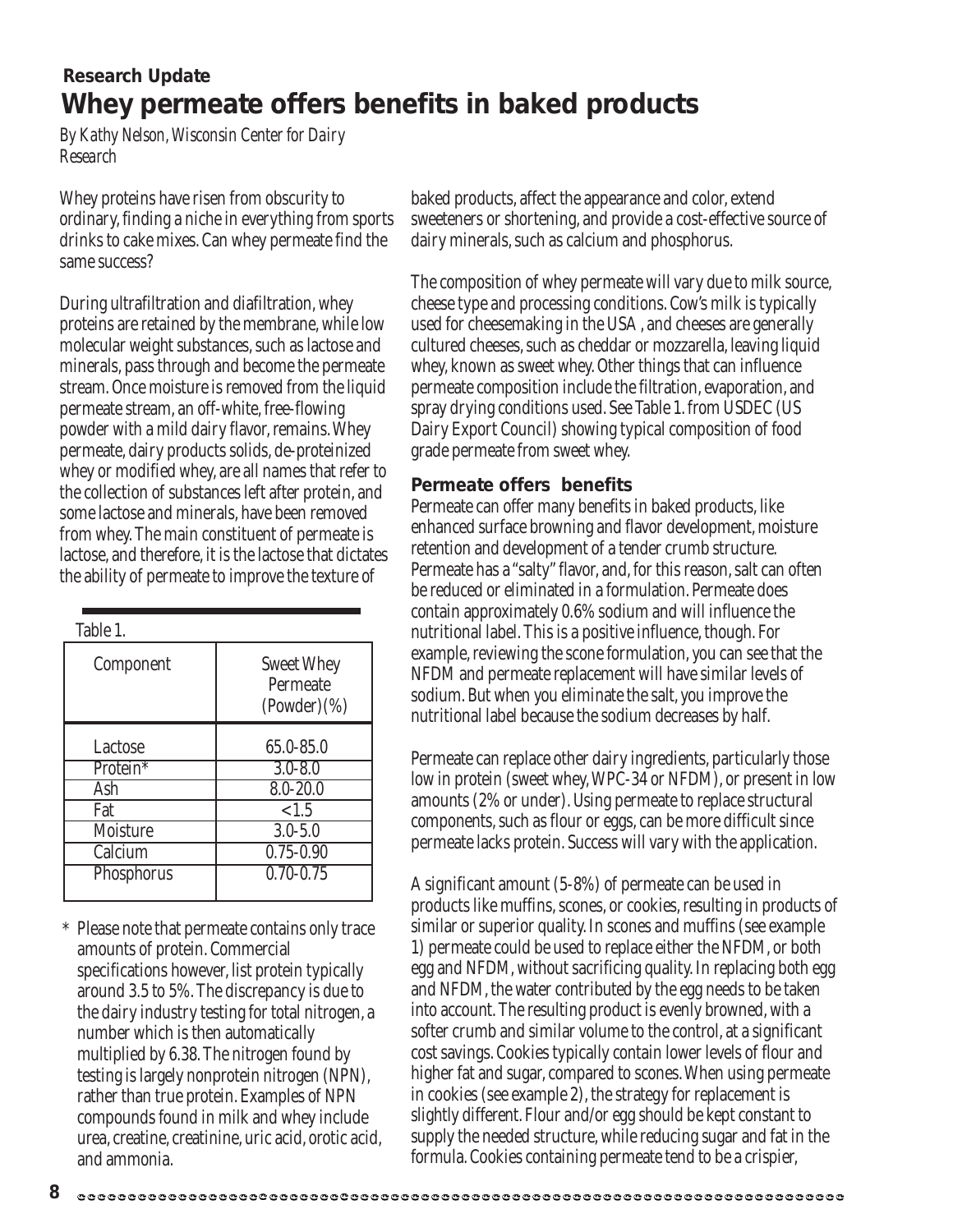| Control Formula<br>(%) | Permeate replacement<br>of NFDM $(\%)$ | Permeate replacement<br>of Egg + NFDM $(\%)$ |
|------------------------|----------------------------------------|----------------------------------------------|
| 50.00                  | 50.00                                  | 50.00                                        |
| 18.97                  | 18.97                                  | 25.86                                        |
| 10.34                  | 10.34                                  | 10.34                                        |
| 9.48                   | 9.48                                   |                                              |
| 6.90                   | 6.90                                   | 6.90                                         |
|                        | 2.07                                   | 4.66                                         |
| 2.07                   |                                        |                                              |
| 1.72                   | 1.72                                   | 1.72                                         |
| 0.52                   | 0.52                                   | 0.52                                         |
| 100.00%                | 100.00%                                | 100.00%                                      |
|                        |                                        |                                              |

#### **Example 1. Permeate in scones**

shorter texture, with more browning and spread. Other products, such as pie crust, would employ a similar strategy, and result in similar benefits.

Cakes or quick breads present a greater challenge, since protein is critical to the structure of the finished product, and permeate cannot contribute any structural material. For this reason, permeate is most successfully used in low fat or whole grain cakes or quick breads, especially those with fiber. The whole grain snack cake (see example 3) is one such application. The strategy in a case like this is to choose a target amount of permeate and replace proportionately across all the ingredients in the formula.

In general, permeate is a low-cost ingredient and useful in many applications. However, you do need to be aware of both the benefits and limits to its use, as well as strategies for replacement. It is important to verify performance and make adjustments, as necessary.

*Concluded on page 7*

| Example 3. |                                    |  |
|------------|------------------------------------|--|
|            | Permeate in Whole Grain Snack Cake |  |

| Ingredients                                                                                                                                                                                                                                                                          | Control<br>Formula<br>(%)                                                                                 | Permeate<br>Formula<br>(%)                                                                                        |
|--------------------------------------------------------------------------------------------------------------------------------------------------------------------------------------------------------------------------------------------------------------------------------------|-----------------------------------------------------------------------------------------------------------|-------------------------------------------------------------------------------------------------------------------|
| <b>Dried Fruit</b><br>Applesauce<br><b>Quick Oats</b><br>Honey<br>Flour, all-purpose<br><b>Whole Fresh Egg</b><br><b>Whey Permeate</b><br><b>Brown sugar</b><br>Walnuts, chopped<br><b>Bran Flakes</b><br>Canola Oil<br><b>Sesame Seed</b><br><b>Baking Powder</b><br>Ginger, ground | 14.44<br>14.07<br>13.69<br>13.32<br>12.58<br>8.44<br>6.75<br>6.00<br>4.69<br>4.13<br>1.50<br>0.28<br>0.11 | 13.33<br>12.98<br>12.63<br>12.28<br>11.60<br>7.78<br>7.78<br>6.23<br>5.53<br>4.32<br>3.80<br>1.38<br>0.26<br>0.10 |
| <b>TOTAL</b>                                                                                                                                                                                                                                                                         | 100.00%                                                                                                   | 100.00%                                                                                                           |

#### **Example 2. Permeate in Chocolate Chip Cookies**

| Ingredients                   | Control<br>Formula<br>(%) | Permeate<br>Formula<br>(%) |
|-------------------------------|---------------------------|----------------------------|
| Flour, all-purpose            | 27.54                     | 27.54                      |
| Butter, unsalted              | 19.84                     | 16.61                      |
| Semi-sweet Chocolate Chips    | 14.86                     | 14.51                      |
| <b>Brown Sugar</b>            | 14.33                     | 13.11                      |
| <b>Granulated White Sugar</b> | 12.59                     | 11.36                      |
| Whole Fresh Egg               | 9.62                      | 9.62                       |
| <b>Whey Permeate</b>          |                           | 6.03                       |
| Salt                          | 0.52                      | 0.52                       |
| <b>Bicarbonate of Soda</b>    | 0.40                      | 0.40                       |
| Vanilla                       | 0.30                      | 0.30                       |
| TOTAL                         | 100.00 %                  | 100.00%                    |
|                               |                           |                            |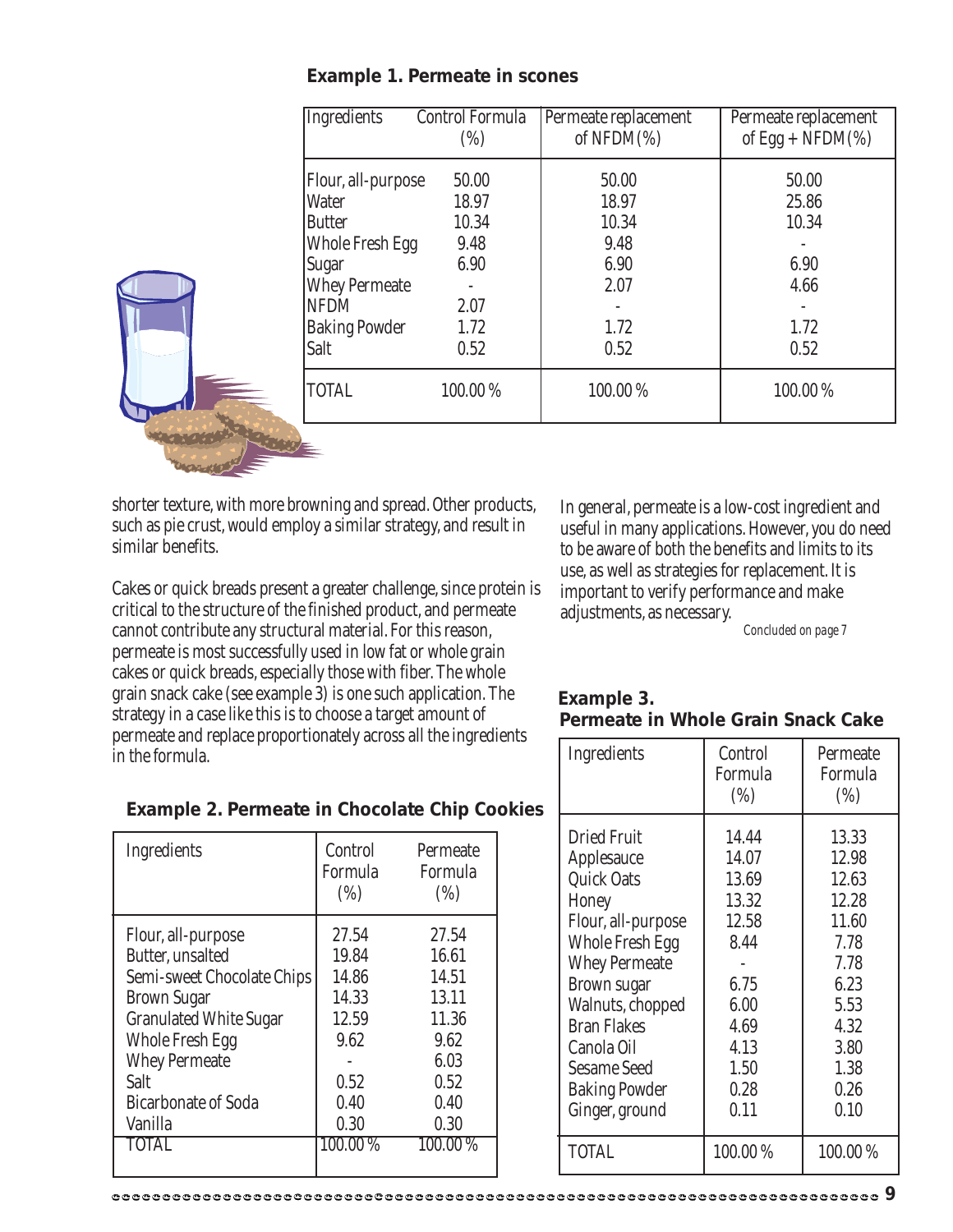# Curd Clinic



#### **What happens in the real world?**

According to Terry Lensmire of Trega Foods, aseptic technique for sampling 40 lb blocks includes using a clean sanitized knife to cut the plastic away before directly sampling the cheese. Or, you can use a clean cloth with sanitizer to wipe the plastic before sampling directly through it.

Another factor to consider is the tendency for triers to break when sampling cold cheese. Many people warm the trier in hot water, wipe with 70% alcohol or a sanitizer and then take a sample.

After sampling, it is common to plug the block with a sealing compound (commonly called schmutz). Lensmire says that some samplers approach this differently, depending on the age of the cheese. If you are going to age the cheese the micro sample is collected and then the top part of the plug is countersunk and sealed. Apply the sealer so that you push all the air out while creating a seal that doesn't allow any air to enter.

*Curd Clinic doctor for this issue is Kristen Houck, microbiologist at the Wisconsin Center for Dairy Research*

 Certainly proper compositional sampling is important and **Q.** Certainly proper compositional sampling is important an<br>pertinent (see the Curd Clinic Vol. 17 #3). However, would you please describe the techniques for proper aseptic sampling of barrel and block cheese for microbiological analyses?

A. According to Standard Methods for the Examination of Dairy Products, Chapter 3, "sampling a 640 lb block of cheese depends on the cheese and method of production." In general, three plugs should be taken from the block. A stainless steel trier should be wiped with 70% ethanol before taking the sample. A 70% ethanol solution is preferable because the dilution allows it to permeate the bacterial cell membrane better than 95% ethanol, killing bacteria more effectively. Also, if you use a 70% solution you do not have to flame the trier before sampling.

Important factors to consider when sampling for microbiological analysis include the following (from Standard Methods for the Examination of Dairy Products, Chapter 3):

-Don't introduce additional bacteria to the sample

-Protect sample from contamination

-Maintain sample integrity, so bacteria levels remain the same as when sample was taken. You don't want to kill or grow bacteria during transportation.

-Record sampling conditions i.e. date, time, temperature, location

The International Dairy Federation also outlines the exact procedure for taking samples via triers for microbiological examination (IDF standard 50C:1995):

-Take micro sample first using aseptic technique and from the same plugs as those being used for chemical and sensory analysis

-100 g sample is recommended

- Use a larger trier first, to obtain a plug that will be used for closing the hole, then use a smaller trier for the sample itself -Wipe trier between each sample plug with 70% undenatured ethanol

It is important to remember that aseptic technique is one step in assuring an accurate sample for microbiological analysis. In general, aseptic technique means keeping conditions as clean as possible. For example, use clean and (preferably sterilized) utensils when sampling. Other factors that influence the accuracy of analysis include sampling technique, sample size, sample storage and transportation to the laboratory. A myriad of factors can also influence the results once the sample is in the laboratory itself (sample preparation, analysis and interpretation).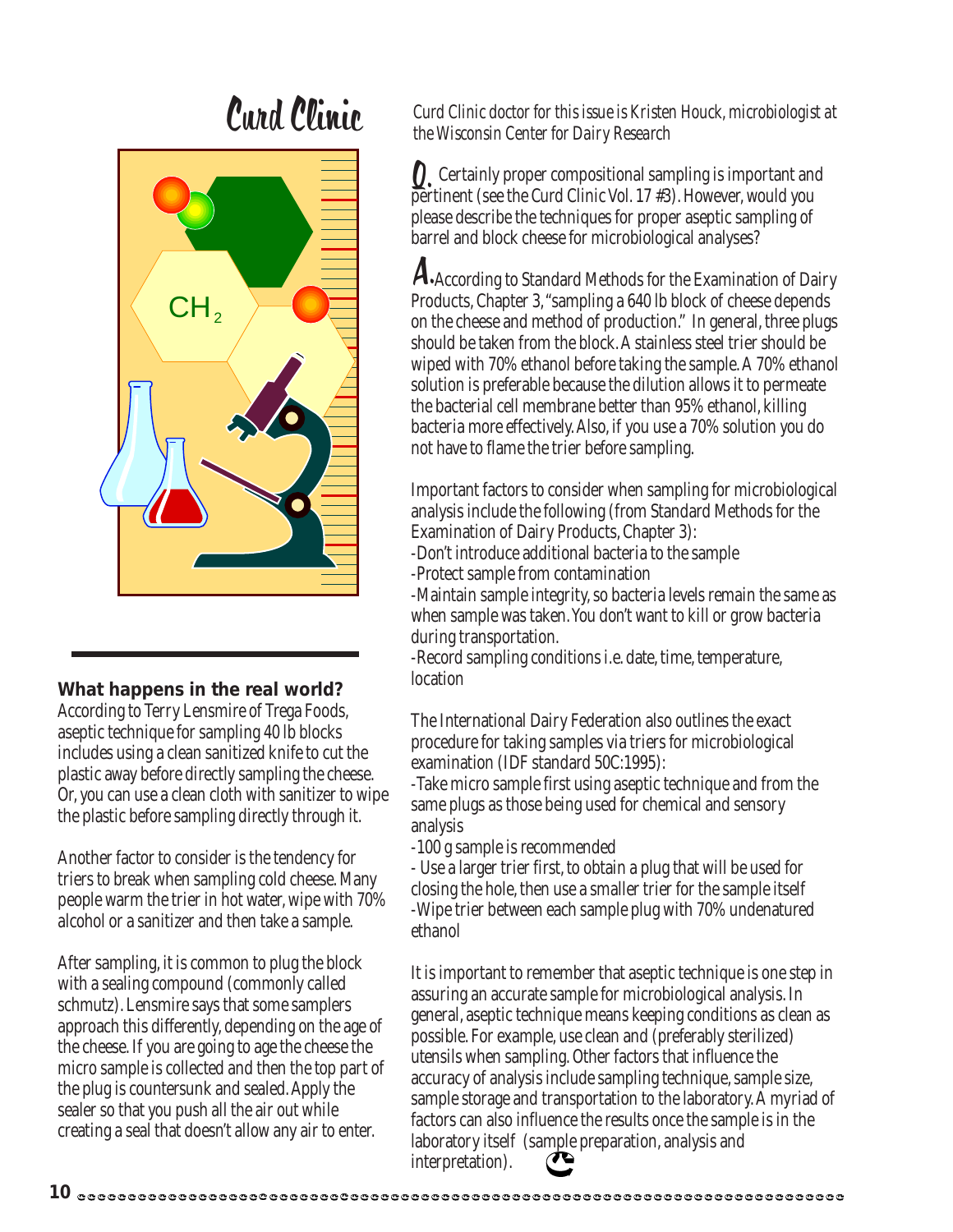# News from CDR

#### **A few more new faces at CDR**

Kit-Yin Ling and Carrie Saynisch have both joined CDR's

Analytical Group. Kit moved a few blocks from Molecular Biology where she worked in a crystallography lab. She admits to liking cheese and milk, but Kit also has a green thumb and a passion for gardening.



**Kit-Yin Ling**



Please help us keep our mailing list current! Simply phone, fax or e-mail the information requested below to:

*The Dairy Pipeline* Center for Dairy Research 1605 Linden Dr. Madison, WI 53706 phone: 608/262-8015 fax: 608/262-1578

You can also choose to forgo a mailed copy and get on our e-mail subscription list which will remind you to read the Pipeline on the web. Sign up for this option on our website: www.cdr.wisc.edu

| Name                                         |
|----------------------------------------------|
|                                              |
| <b>Street Address</b>                        |
|                                              |
| City                                         |
| <b>State</b>                                 |
| Zip                                          |
| Country <b>Country</b><br>(and mailing code) |

 $\Box$ CHANGE  $\Box$ ADD  $\Box$ REMOVE

Carrie Saynisch came to Madison for college and then stayed to work at Silliker Laboratories where she developed the microbiology skills she brings to CDR.

**Carrie Saynisch**





**David Schroeder**